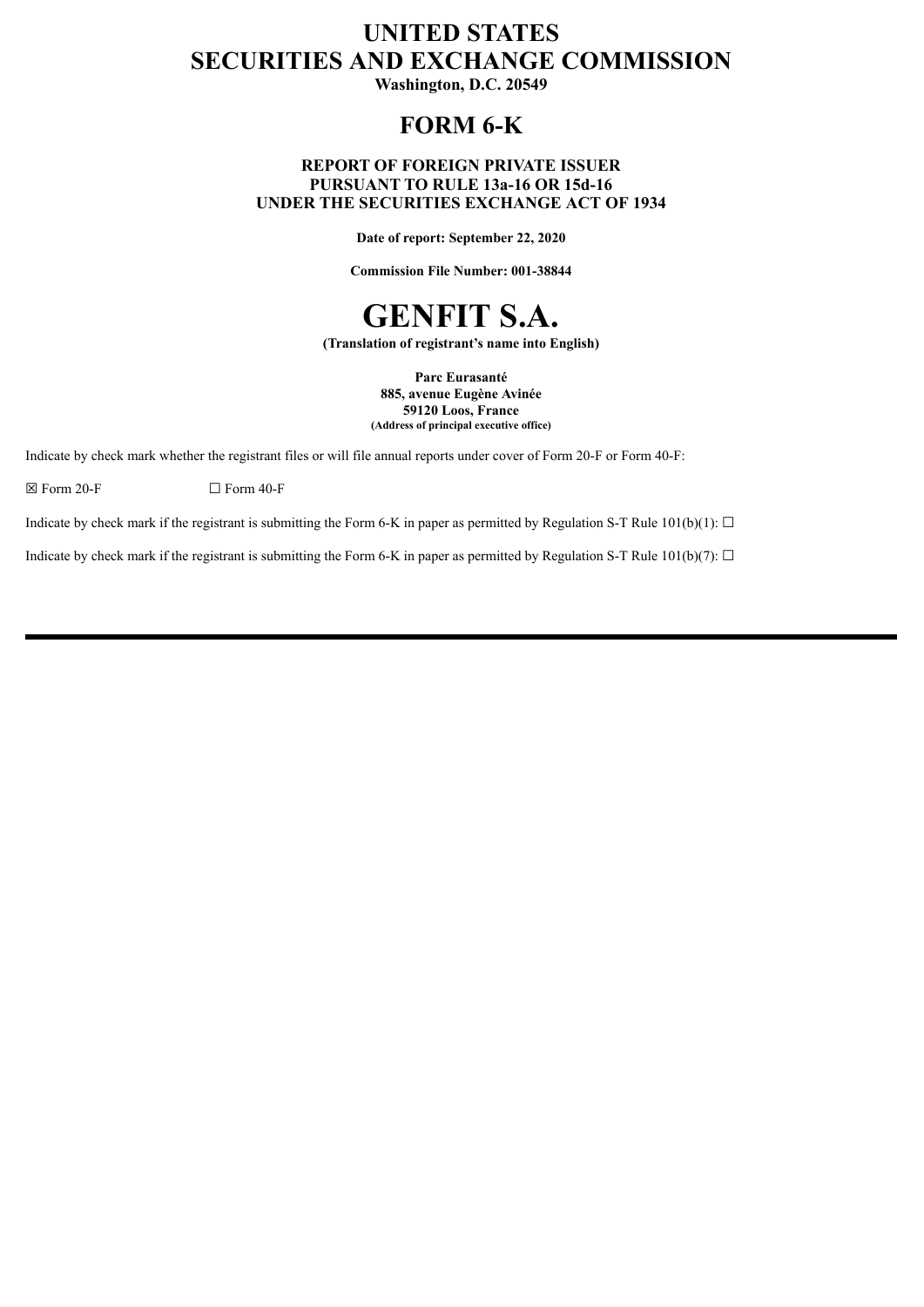#### **Exhibit Description**

[99.1](#page-3-0) Press Release dated [September](#page-3-0) 22, 2020.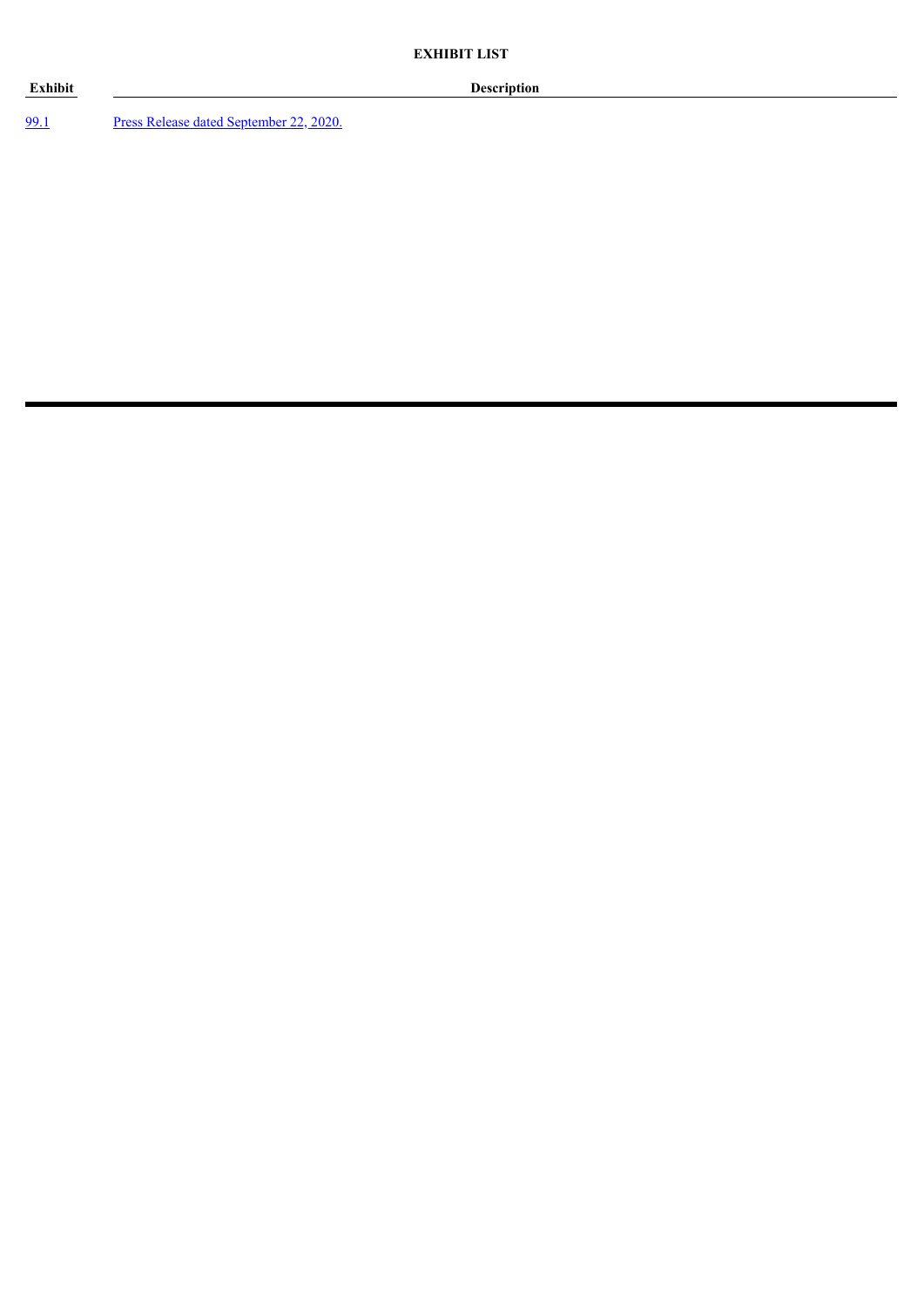## **SIGNATURES**

Pursuant to the requirements of the Securities Exchange Act of 1934, the registrant has duly caused this report to be signed on its behalf by the undersigned, thereunto duly authorized.

### **GENFIT S.A.**

Date: September 22, 2020 By: /s/ Pascal PRIGENT

Name: Pascal PRIGENT Title: Chief Executive Officer